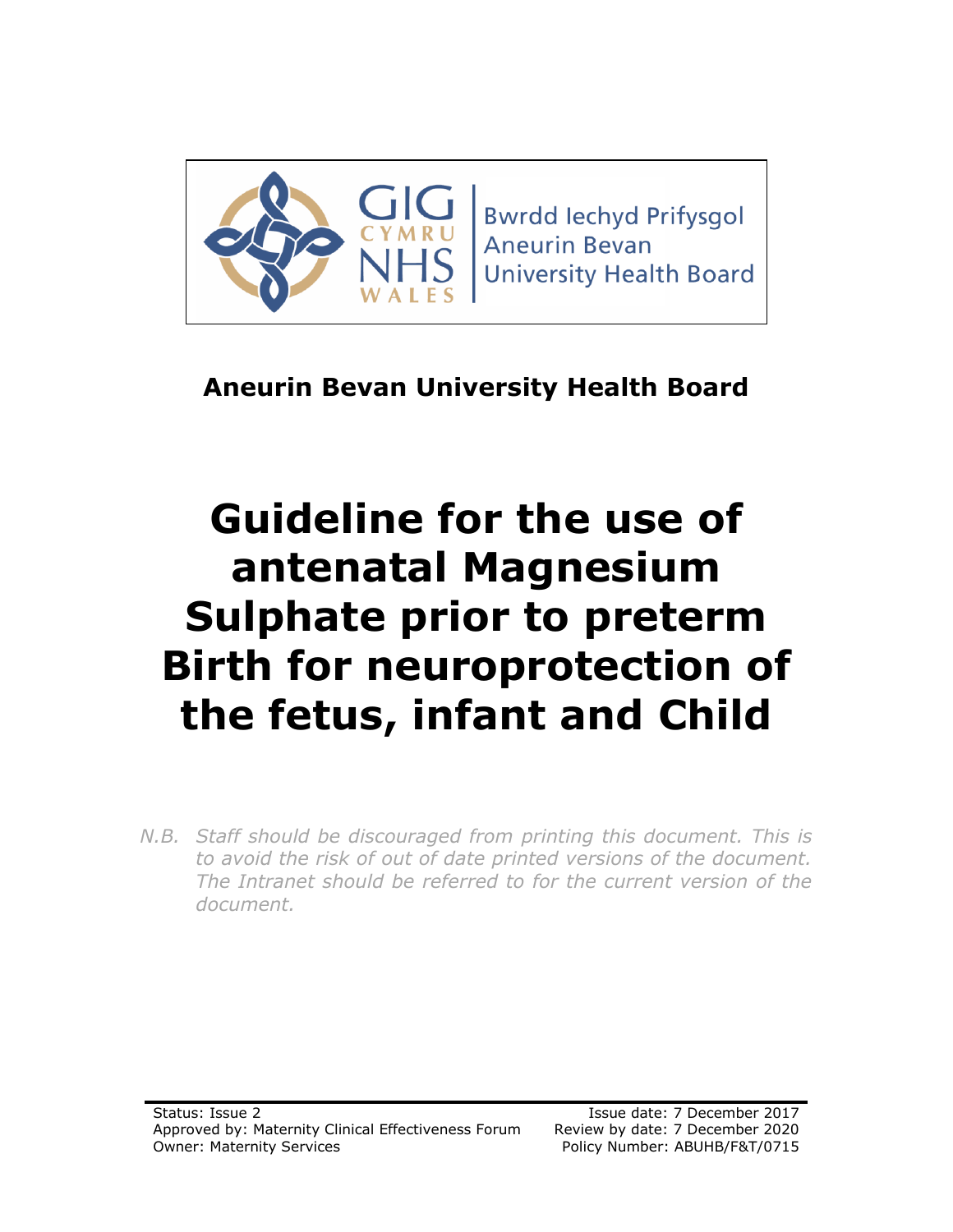**Contents:**

| 1. Introduction                                 | 3  |
|-------------------------------------------------|----|
| 2. Objectives                                   | 4  |
| 3. Policy Scope                                 | 4  |
| 4. Definitions                                  | 5  |
| 4.1 Early Preterm Labour                        | 5  |
| 4.2 Early Preterm Birth                         | 5  |
| 5. Duties and Responsibilities                  | 5  |
| 6.1 Indications                                 | 6  |
| <b>6.2 Place of Administration</b>              | 6  |
| 6.3 Timing of Administration                    | 6  |
| <b>6.4 Dosage and Administration</b>            | 6  |
| 6.5 Repeat doses                                | 6  |
| <b>6.6 Maternal Monitoring</b>                  | 7  |
| 6.7 Side Effects                                | 7  |
| <b>6.8 Toxicity</b>                             | 8  |
| 7 Review, Monitoring, and Revision Arrangements | 9  |
| <b>8 Associated Documents</b>                   | 10 |
| 9. References                                   | 10 |
|                                                 |    |

# **Appendix**

**Flowchart for the use of Magnesium Sulphate in preterm labour up to 30 weeks** 11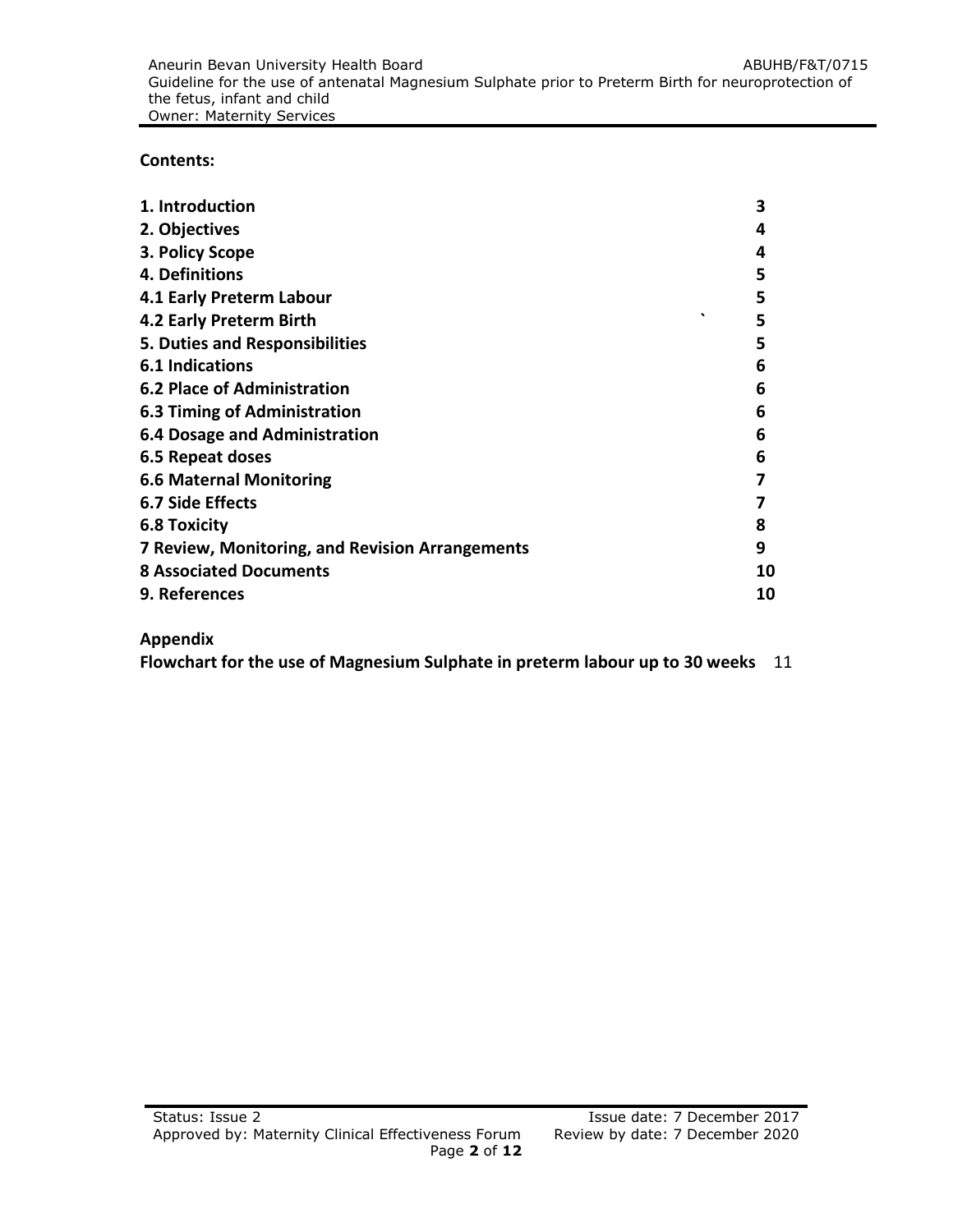#### **1. Introduction**

#### **Cerebral palsy and link with preterm birth**

Cerebral palsy and cognitive dysfunction are the most frequently occurring neurological impairments associated with preterm birth (before 37 weeks gestation), and any therapy that can reduce their prevalence would substantially reduce overall neurological impairments and disabilities among surviving preterm infants.<sup>1</sup>

Cerebral palsy is a term which includes a number of different diseases or conditions that can arise at any time during brain development. Cerebral palsy can involve a disorder of movement or posture, or both, and a disorder of motor function which is permanent but may change over time.<sup>1</sup> Approximately 42% of all cases of cerebral palsy are associated with preterm birth with the rate of cerebral palsy amongst neonatal survivors born at less than 28 weeks gestation up to 30 times higher compared with infants born at term.<sup>1</sup> The incidence of

cerebral palsy decreases significantly with increasing gestational age: 14.6% at

22–27 weeks of gestation, 6.2% at 28–31weeks, 0.7% at 32–36 weeks and 0.1%

in term infants.<sup>4</sup> Twenty-five percent of all cases of cerebral palsy are in infants born at less than 34 weeks of gestation.<sup>5</sup> At present there is no cure for cerebral palsy, which makes effective preventive interventions of paramount importance. Strategies to reduce cerebral palsy should be considered and implemented if shown to be effective in order to reduce the effects of this disabling condition on individuals, families, health care and society.

#### **Preterm birth and neurological outcome**

Babies born preterm have a higher chance of dying in their first few weeks of life. Preterm infants who survive have greater risk of neurological impairments, such as cerebral palsy, blindness, deafness, or cognitive dysfunction (either intellectual impairment or developmental delay), and a greater risk of substantial disability as a result of these neurological impairments (Doyle 2001; Saigal & Doyle 2008). Intraventricular haemorrhage (IVH) is a known risk factor for the later development of cerebral palsy (Kuban 1992). The risk of IVH and periventricular leukomalacia increases the earlier the gestational age at birth

(Vermeulen 2001). The rate of preterm birth is increasing in many countries, with a corresponding increase in the number of babies at risk of death or an adverse neurological outcome.

#### **Biological plausibility for use of magnesium sulphate for fetal and infant neuroprotection**

In humans, magnesium is essential for health through key cellular processes, including glycolysis, oxidative phosphorylation, protein synthesis, DNA and RNA aggregation and maintenance of plasma membrane integrity (Mildvan 1987;McIntosh et al 1989). Animal studies have shown that magnesium sulphate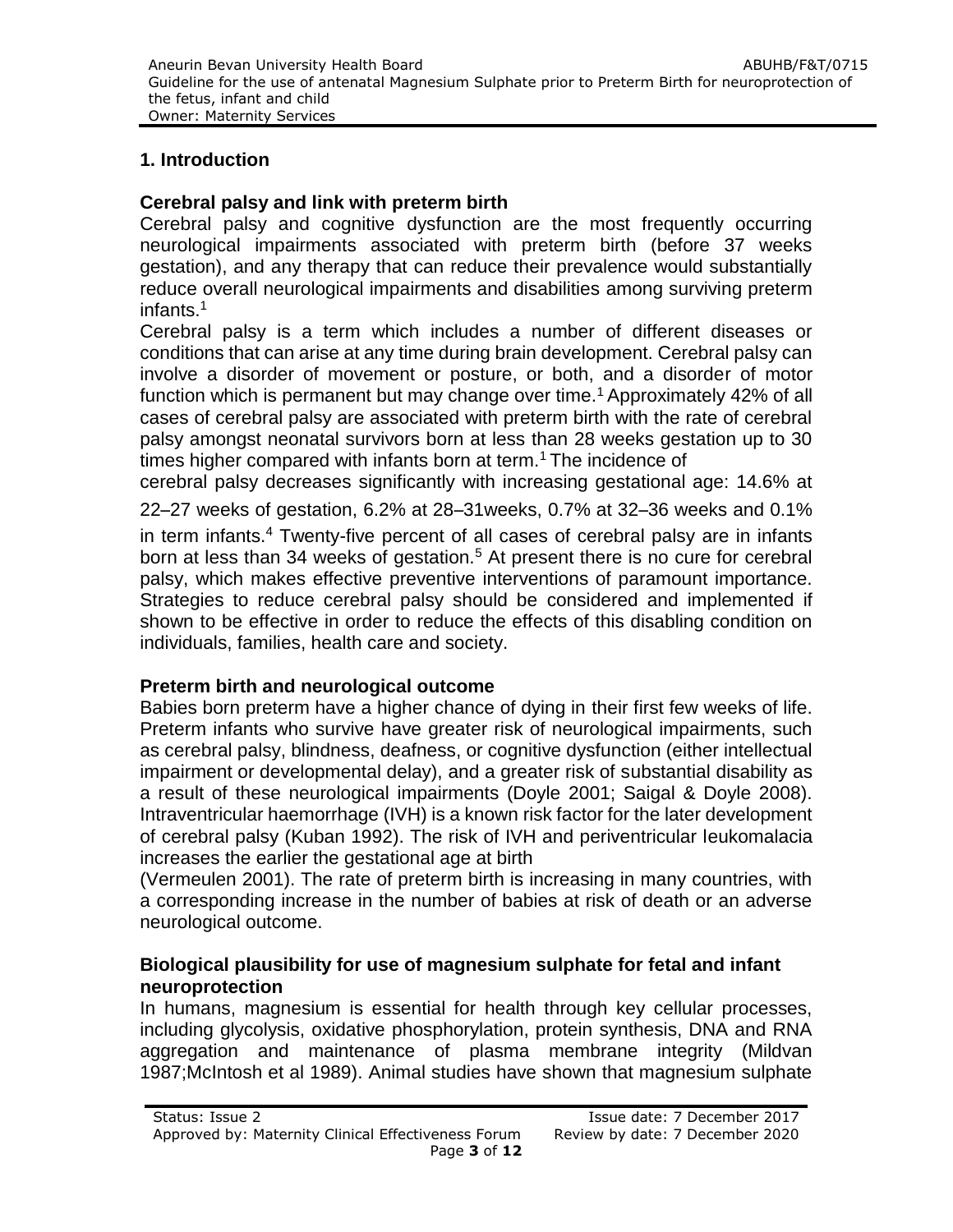can provide a neuroprotective effect (McDonald 1990) preventing post-hypoxic brain injury by blocking the excess release of glutamate in calcium channels. The fetal and newborn brain seems more susceptible to damage from glutamate release. Consequently, blocking glutamate receptors through agents, such as magnesium sulphate, may reduce the risk of injury in the perinatal period (Espinoza 1991).

#### **Possible role of magnesium sulphate for neuroprotection of the fetus, infant and child**

In the late 1990s studies of infants born to mothers given magnesium sulphate to prevent eclamptic seizures or as tocolysis showed a reduction in rates of cystic periventricular leucomalacia (PVL) and cerebral palsy. In those babies born preterm and expsed to magnesium sulphate the odds ratio for cerebral palsy was

0.14 (95% CI 0.05–0.51). Five randomised controlled trials<sup>,4,5-9</sup> three subsequent meta-analyses  $3,10,11$  and a Cochrane review<sup>12</sup> followed. The updated Cochrane review concludes that antenatal magnesium sulphate therapy given to women at risk of preterm birth substantially reduced the risk of cerebral palsy in their child (risk ratio (RR) 0.68 95% confidence interval (CI) 0.54 to 0.87; five trials, 6145 infants). On the basis of these studies, the University of Adelaide issued, in

March 2010, a guideline on best practice for clinical care in the use of antenatal magnesium sulphate prior to preterm birth for the neuroprotection of the fetus, infant and child, which has been largely adopted in this guideline.<sup>1</sup>

# **2. Objectives**

To provide guidance on the administration of magnesium sulphate antenatally to women less than 30 weeks gestation where early preterm birth is planned or definitely expected within 24 hours, to reduce the risk of cerebral palsy following preterm birth.

# **3. Policy Scope**

This guideline deals with the administration of magnesium sulphate antenatally to women less than 30 weeks gestation where early preterm birth is planned or definitely expected within 24 hours, and maternal monitoring during magnesium sulphate administration in this situation. For information with regards to management of prelabour rupture of membranes in pregnancy, preterm labour, use of antenatal corticosteroids and tocolysis, please see relevant related guidelines.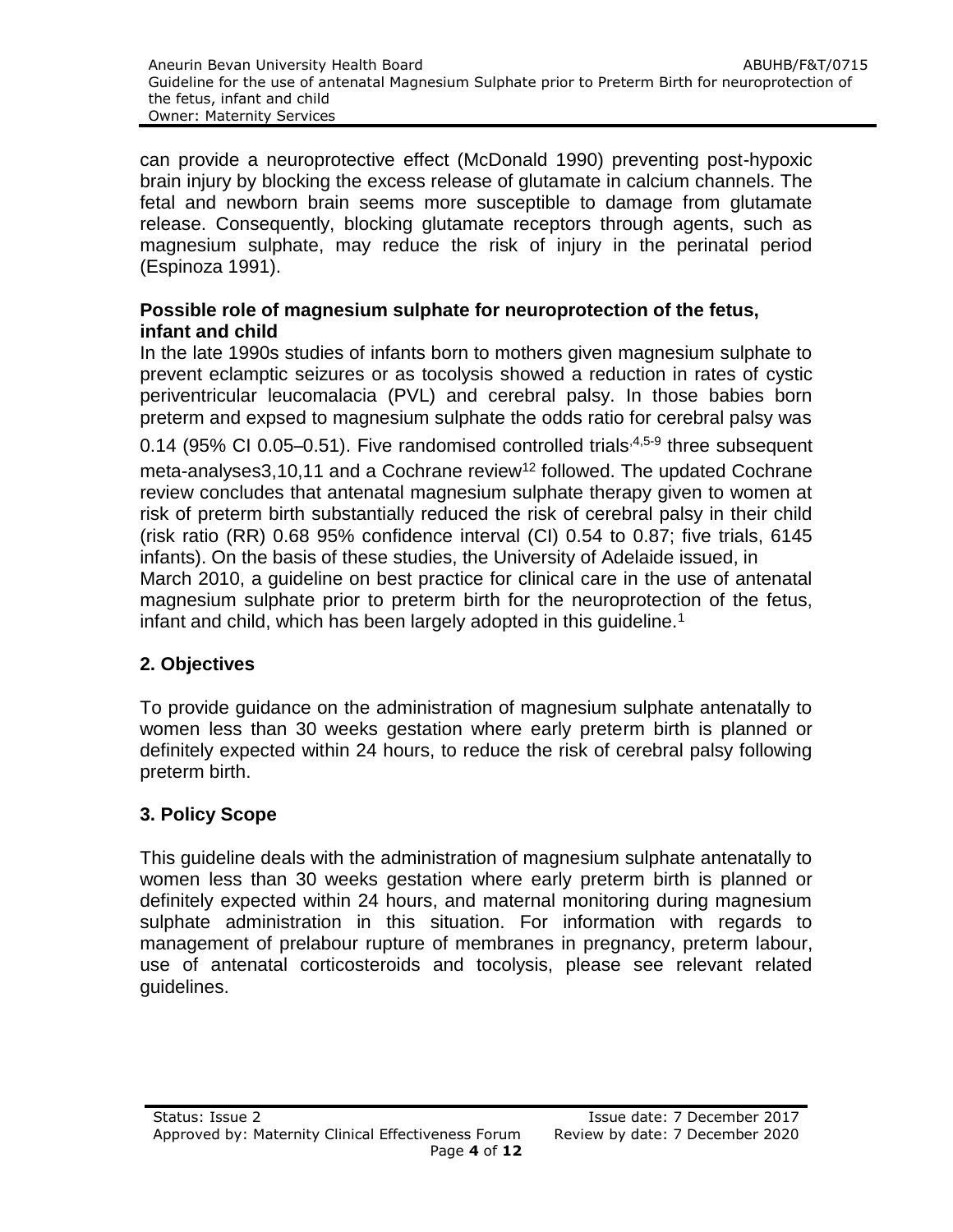#### **4. Definitions**

The following definitions are for the purpose of this guideline only.

#### **4.1 Early Preterm Labour**

Painful contractions > 1 in 10 between 24 and 30 completed weeks gestation with or without cervical dilatation (but with +ve fibronectin)

### **4.2 Early Preterm Birth**

Birth between 24-30 weeks gestation

#### **5. Duties and Responsibilities**

#### **5.1 Midwives**

Provide ongoing care to women on magnesium sulphate. To work as part of the multi-disciplinary team to provide the highest quality of care and monitoring of the condition of woman and fetus. Inform medical staff of any concerns/ changes in condition of woman/fetus.

To maintain accurate records woman's hospital notes.

To reassure woman and family. To undertake investigations as instructed. Inform neonatal unit

#### **5.2 Obstetric Medical Staff**

The junior medical staff should discuss the intervention either with the ST6-7 on call or consultant on call for delivery suiteThe decision of timing and administration of magnesium sulphate to prevent cerebral palsy in preterm births should be made by the consultant on call It is the duty of the medical staff to provide full information about use of magnesium sulphate in the prevention of cerebral palsy in preterm births, its benefits, side effects and any long term implications on mother and baby

The patient's verbal consent should be taken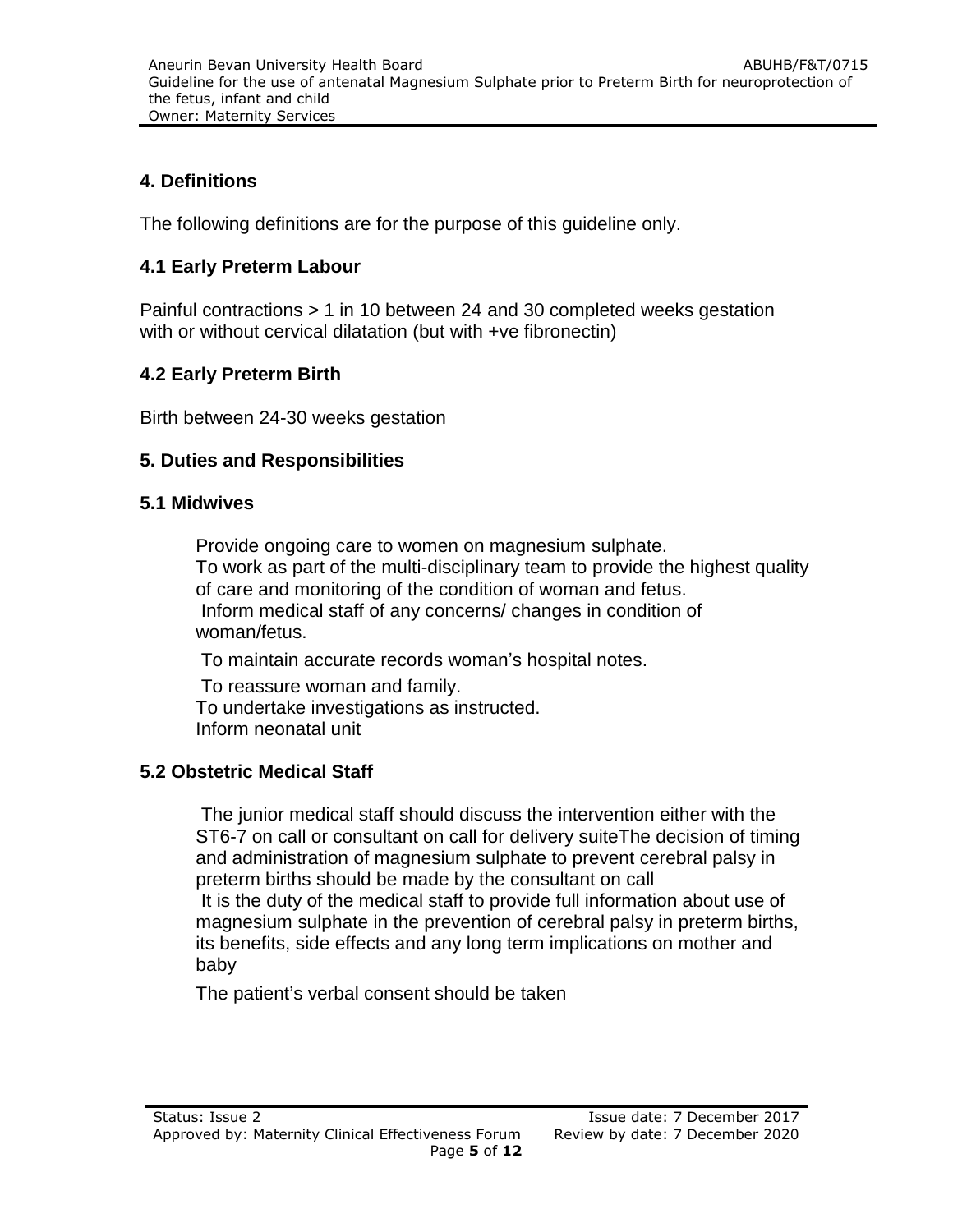#### **6. Guidance on Use of Magnesium Sulphate**

#### **6.1 Indications**

Magnesium sulphate should be considered in women who are at risk of early preterm imminent birth<sup>15</sup> (< 30 weeks) is planned or definitely expected within 24 hours, regardless of the reason, parity, mode of delivery, number of fetuses or administration of antenatal corticosteroids.

#### **6.2 Place of Administration**

Magnesium sulphate must be administered on Delivery Suite with one to one midwifery care.

This does NOT need to be in HDU

#### **6.3 Timing of Administration**

In the case of planned delivery before 30 weeks gestation, the bolus should be given four hours prior to delivery and the maintenance infusion continued until birth

In spontaneous preterm labour, if delivery is expected within 24 hours (ie in established labour), commence magnesium sulphate and continue maintenance infusion until delivery or 24 hours, whichever is sooner If birth before 30 weeks is expected to occur sooner than four hours (e.g. Category 2 or 3 caesarean section or late presentation to hospital with >4 cm dilatation), administer magnesium sulphate as there is still advantage likely from administration within this time

Where urgent delivery is necessary because of maternal or fetal compromise (e.g. severe fetal distress or antepartum haemorrhage) then birth should not be delayed to administer magnesium sulphate.

Magnesium sulphate infusions should not be used during antenatal transfer. If a clinical decision is made to transfer a woman who is receiving magnesium sulphate for neuroprotection, the maintenance infusion should be stopped during the transfer

#### **6.4 Dosage and Administration**

#### **Loading dose;**

Medical staff to administer a loading dose (bolus) of 4g should be given via the Asena Syringe Driver pump over 30 minutes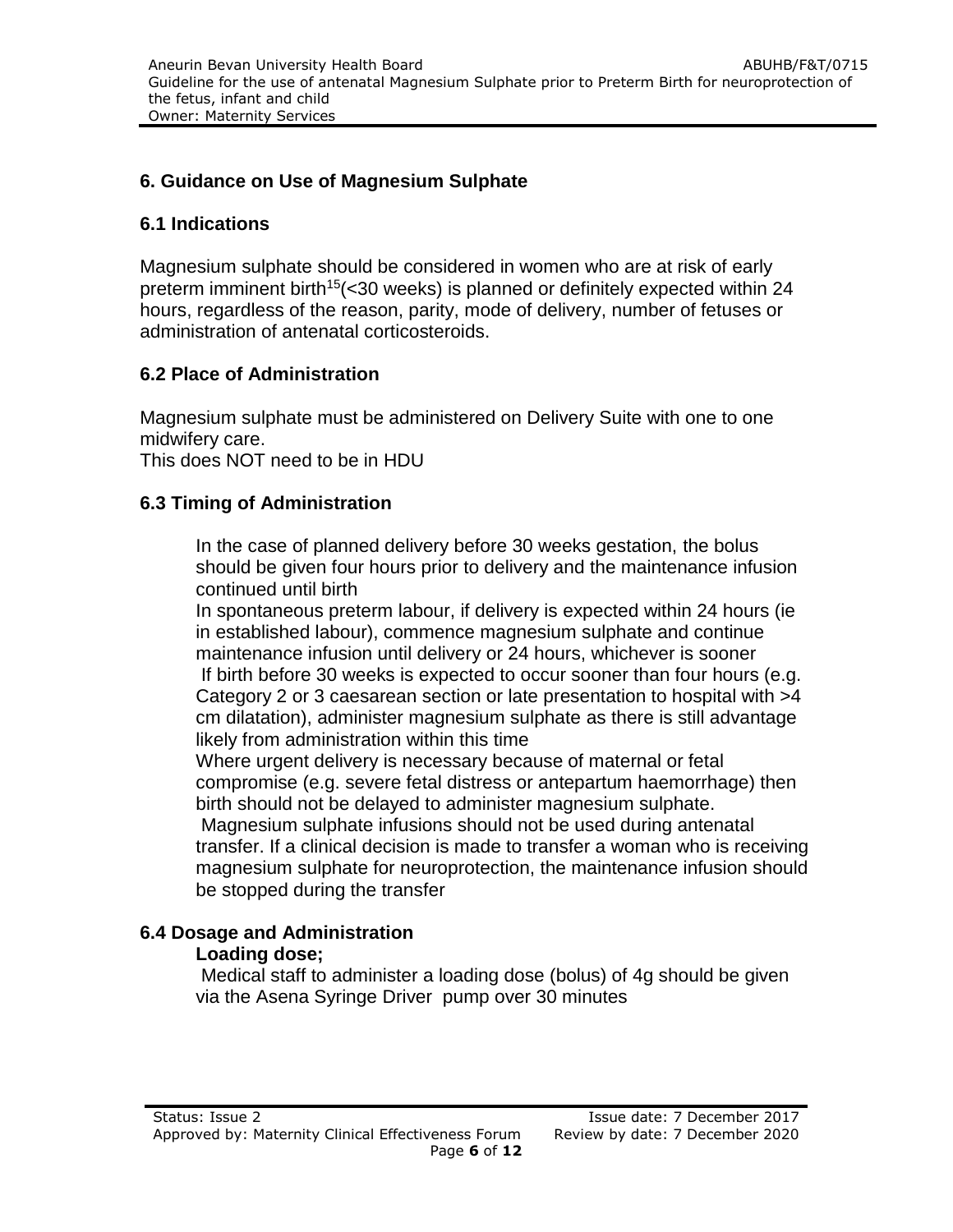Take a 10ml ampoule of magnesium sulphate (50%) and draw off 8 mls which equates to 4grams of magnesium. Dilute in 12mls of sodium chloride 0.9% which equates to a 4grams in 20ml solution.

Administer via a syringe pump at 40mls per hour which will give the solution slowly over 30 mins.

#### **Maintenance Dose:**

Midwife to commence maintenance infusion immediately following loading dose of 1g/hr (10ml/hr) until delivery or for 24 hours, whichever is sooner

(Adding 50mls of magnesium sulphate(50%) to the 200mls of 0.9% sodium chloride will provide a 250mls solution. This will contain 25g magnesium sulphate in the 250ml solution equating to a 10% magnesium solution i.e. 1g in 10mls)

Administer through an Alaris pump at 10mls per hour therefore giving 1g of magnesium per hour.

# **6.5 Repeat doses**

In the event that birth does not occur after giving magnesium sulphate for neuroprotection of the infant, and preterm birth (less than 30 weeks' gestation) again appears imminent (planned or definitely expected within 24 hours), a repeat dose of magnesium sulphate as described above may be considered at the discretion of the lead consultant or consultant on call in their absence.<sup>1</sup>

# **6.6 Maternal Monitoring**

Magnesium toxicity is unlikely with the above regimens and magnesium levels do not need to be routinely measured (see section 6.8 for indications when levels should be monitored)

#### **Loading dose:**

Pulse, blood pressure, respiratory rate and patellar reflexes before loading dose, 10 minutes after loading dose infusion has started and at the end of the loading dose infusion  $(30 \text{ minutes})^1$ 

Observe for adverse effects (see Section 6.7)

Stop infusion and call for medical assessment if respiratory rate decreases more than 4 breaths per minute below baseline, or is less than 12 breaths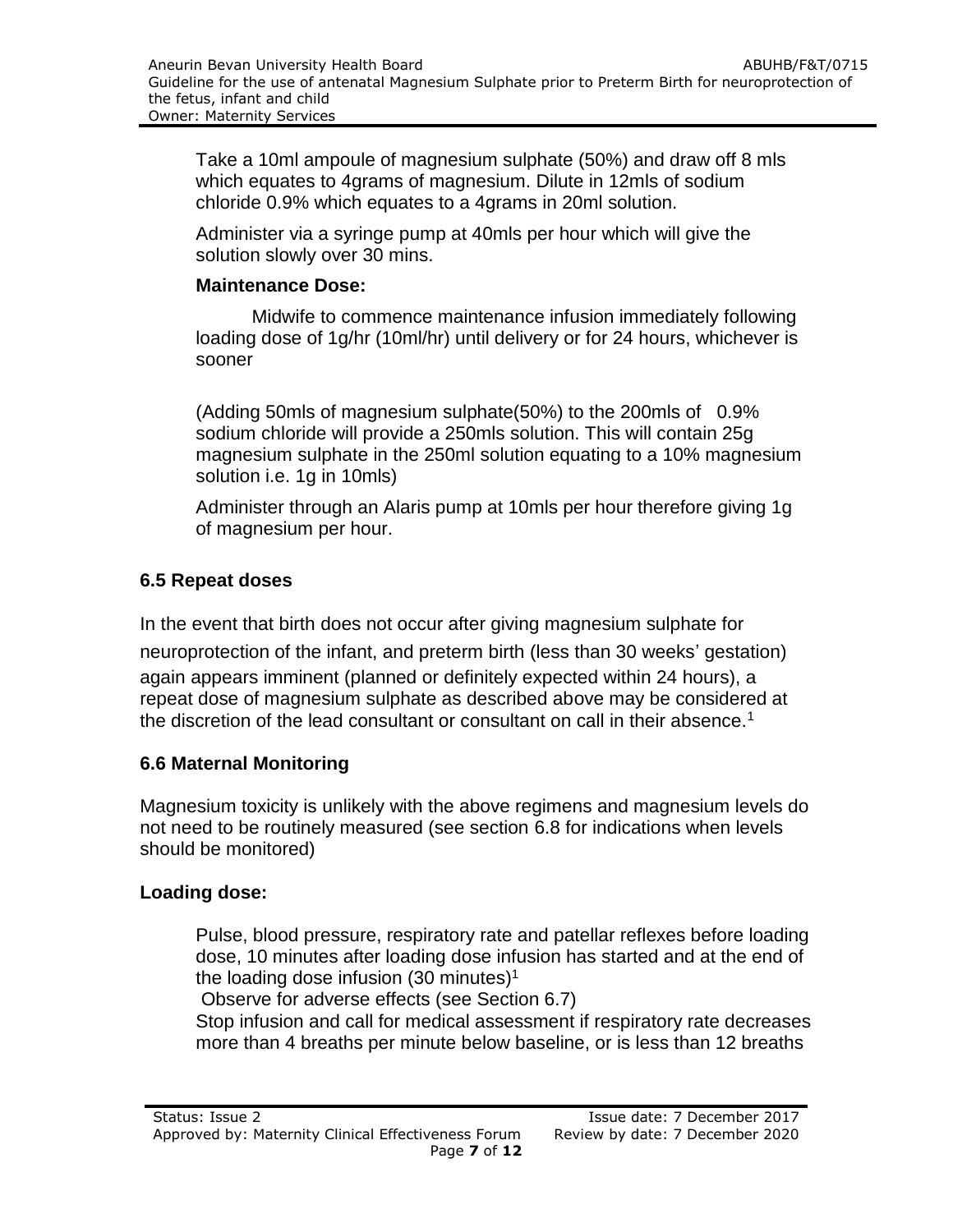per minute; or diastolic blood pressure decreases more than 15 mm Hg below baseline level<sup>1</sup>

#### **Maintenance infusion:**

Observe for any adverse effects.

Pulse, blood pressure, respiratory rate, patellar reflexes and urine output **4-hourly<sup>1</sup>**

Stop infusion and call for medical assessment if respiratory rate is less than 12 breaths per minute; if patellar reflexes are absent, if hypotension occurs or if urine output is less than 100ml over 4 hours<sup>1</sup>

**If on calcium channel blockers (eg nifedipine) or evidence of renal impairment, observations must be carried out hourly**

#### **6.7 Side Effects**

Intravenous magnesium sulphate is associated with minor maternal side effects such as facial flushing, warmth, nausea and vomiting and headaches

Very rarely, hypotension, respiratory depression, muscle weakness and paralysis can occur (see Section 6.8)

When given in conjunction with calcium channel antagonists, cardiovascular and neuromuscular effects may be exaggerated.<sup>1</sup> Close monitoring is therefore required if used in conjunction with calcium channel blockers (eg nifedipine).

If hypotension occurs, nifedipine and magnesium sulphate administration should cease and urgent medical review requested.

There is no evidence of an effect on maternal death, cardiac respiratory arrest, pulmonary oedema, respiratory depression, severe postpartum haemorrhage or caesarean section rates.<sup>3</sup>

There is no association with adverse long-term fetal or maternal outcome.<sup>1</sup>

# **6.8 Toxicity**

Magnesium toxicity is unlikely with the regimens recommended in these guidelines and serum magnesium concentrations do not need to be routinely measured (RCOG 2006)

If toxicity is suspected, urgent medical review is required In women with renal compromise or on calcium channel blockers (eg nifedipine), where the risk of toxicity is increased, closer observation is required (see Section 6.6)

Calcium gluconate 1g (10 ml of 10% solution) slowly via intravenous route over 10 minutes is the antidote for magnesium toxicity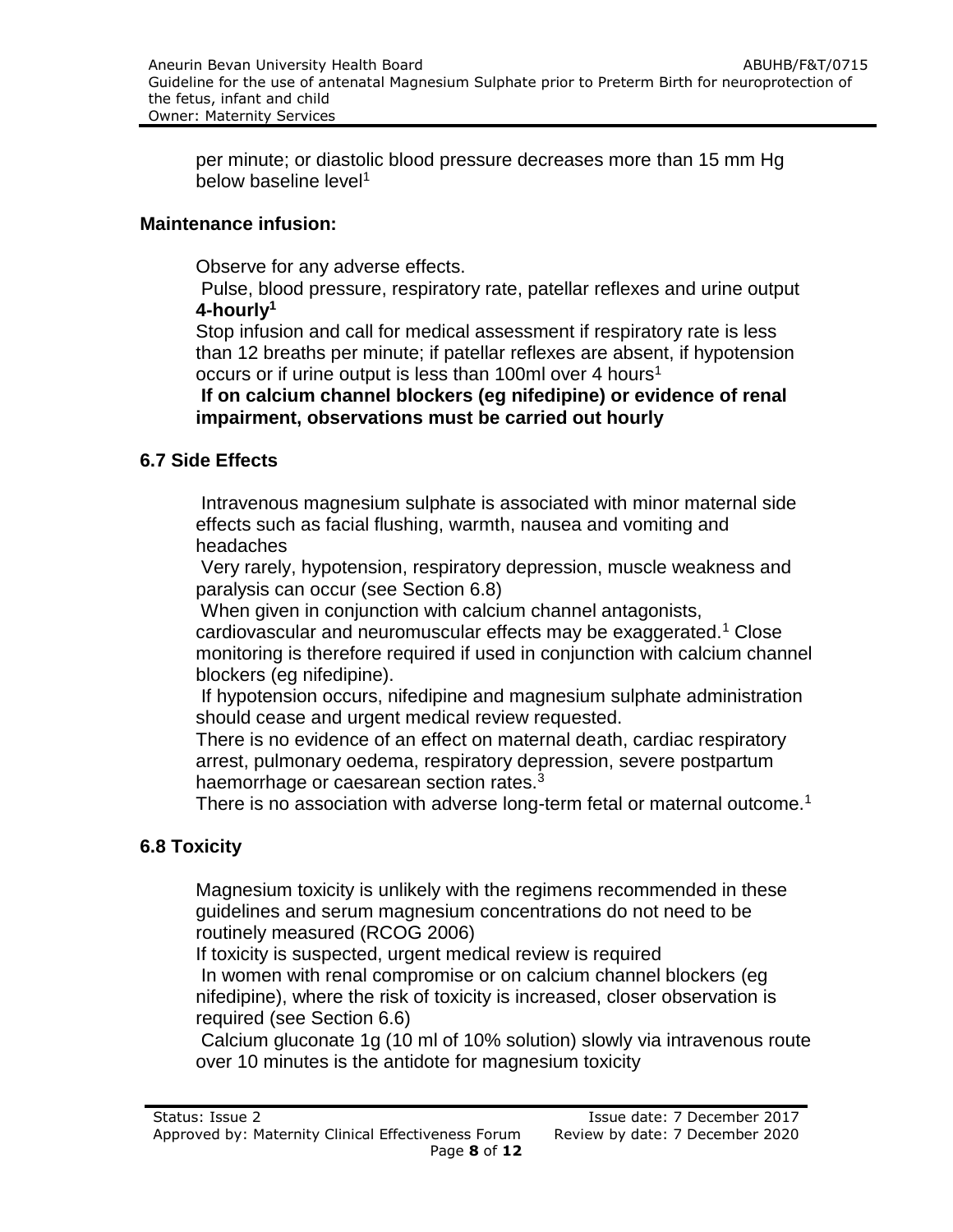#### **7 Review, Monitoring, and Revision Arrangements**

All Trust policies / guidelines will be monitored for compliance in one of three ways:

**Review** is normally proactive and designed to evaluate the effectiveness of systems and processes;

**Audit** is a quality improvement process that seeks to improve patient care and outcomes through systematic review of care against explicit criteria; **Continuous Audits** are repeated audit cycles to ensure new controls can be identified and tested as they arise.

Where deficiencies have been identified through any of the above, there must be evidence that recommendations and action plans have been developed and changes implemented.

| Monitoring                                                                                                                              | Method | Frequency | Lead                                                              | Action plan<br>review by   |
|-----------------------------------------------------------------------------------------------------------------------------------------|--------|-----------|-------------------------------------------------------------------|----------------------------|
| The gestational<br>age when<br>magnesium<br>sulphate was<br>administered                                                                | Audit  | Annual    | Audit Annual<br>Clinical Lead for<br>Delivery suite               | Delivery<br>suite<br>Group |
| Clear lines of<br>communication<br>between<br>the consultant<br>obstetrician,<br>paediatrician<br>and delivery suite<br>shift<br>leader | Audit  | Annual    | <b>Audit Annual</b><br><b>Clinical Lead for</b><br>Delivery suite | Delivery<br>suite<br>Group |

The frequency and detail of the monitoring process is described in the table below: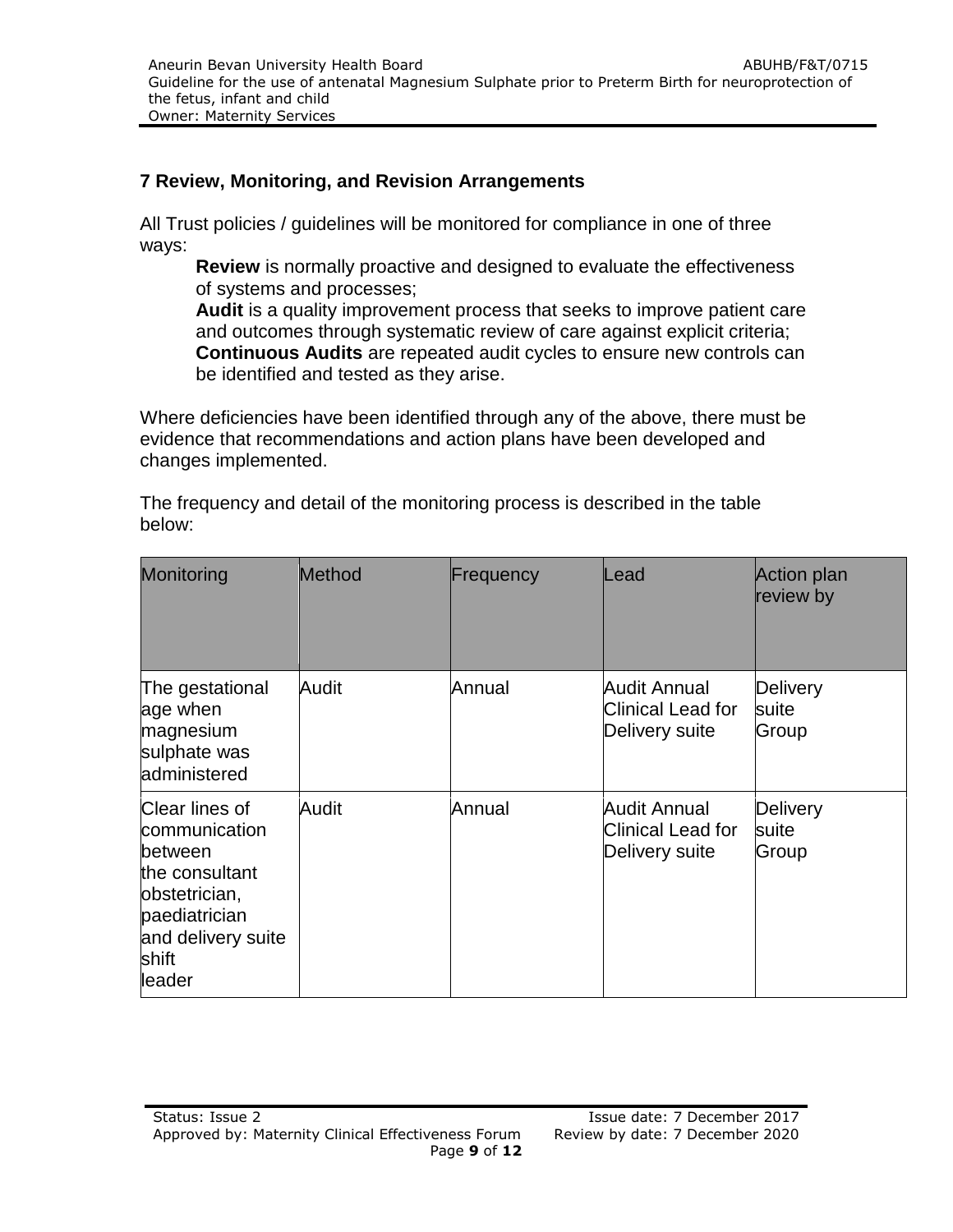| Monitoring during<br>magnesium<br>sulphate<br>administration                         | Audit | Annual    | Audit Annual<br><b>Clinical Lead for</b><br>Delivery suite | Delivery<br>suite<br>Group |
|--------------------------------------------------------------------------------------|-------|-----------|------------------------------------------------------------|----------------------------|
| Neonatal outcome Audit                                                               |       | Annual    | Audit Annual<br><b>Clinical Lead for</b><br>Delivery suite | Delivery<br>suite<br>Group |
| Delivery planning                                                                    | Audit | Annual    | Audit Annual<br>Clinical Lead for<br>Delivery suite        | Delivery<br>suite<br>Group |
| Actions resulting<br>from<br>deficiencies<br>lidentified<br>from any of the<br>above | Audit | Quarterly | <b>Audit Annual</b><br>Clinical Lead for<br>Delivery suite | Delivery<br>suite<br>Group |

# **8 Associated Documents**

Guidelines for the Management of Prelabour Rupture of Membranes (PROM) at Term

# **9. References**

1. Australian Research Centre for Health of Women and Babies. Antenatal Magnesium Sulphate Prior to Preterm Birth for Neuroprotection of the Fetus, Infant and Child – National Clinical Practice Guidelines. Adelaide. ARCH; 2010 2. Himpens E, Van den Broeck C, Oostra A, Calders P, Vanhaesebrouck P. Prevalence, type, distribution, and severity of cerebral palsy in relation to gestational age: a meta-analytic review. Dev Med Child Neurol 2008; 50:334–40. 3. Conde-Agudelo A, Romero R. Antenatal magnesium sulfate for the prevention of cerebral palsy in preterm infants less than 34 weeks' gestation: a systematic

review and metaanalysis. Am J Obstet Gynecol 2009; 200:595–609. 4. Rouse DJ, Hirtz DG, Thom E, VarnerMW, Spong CY,Mercer BM, et al. A randomized, controlled trial of magnesium sulfate for the prevention of cerebral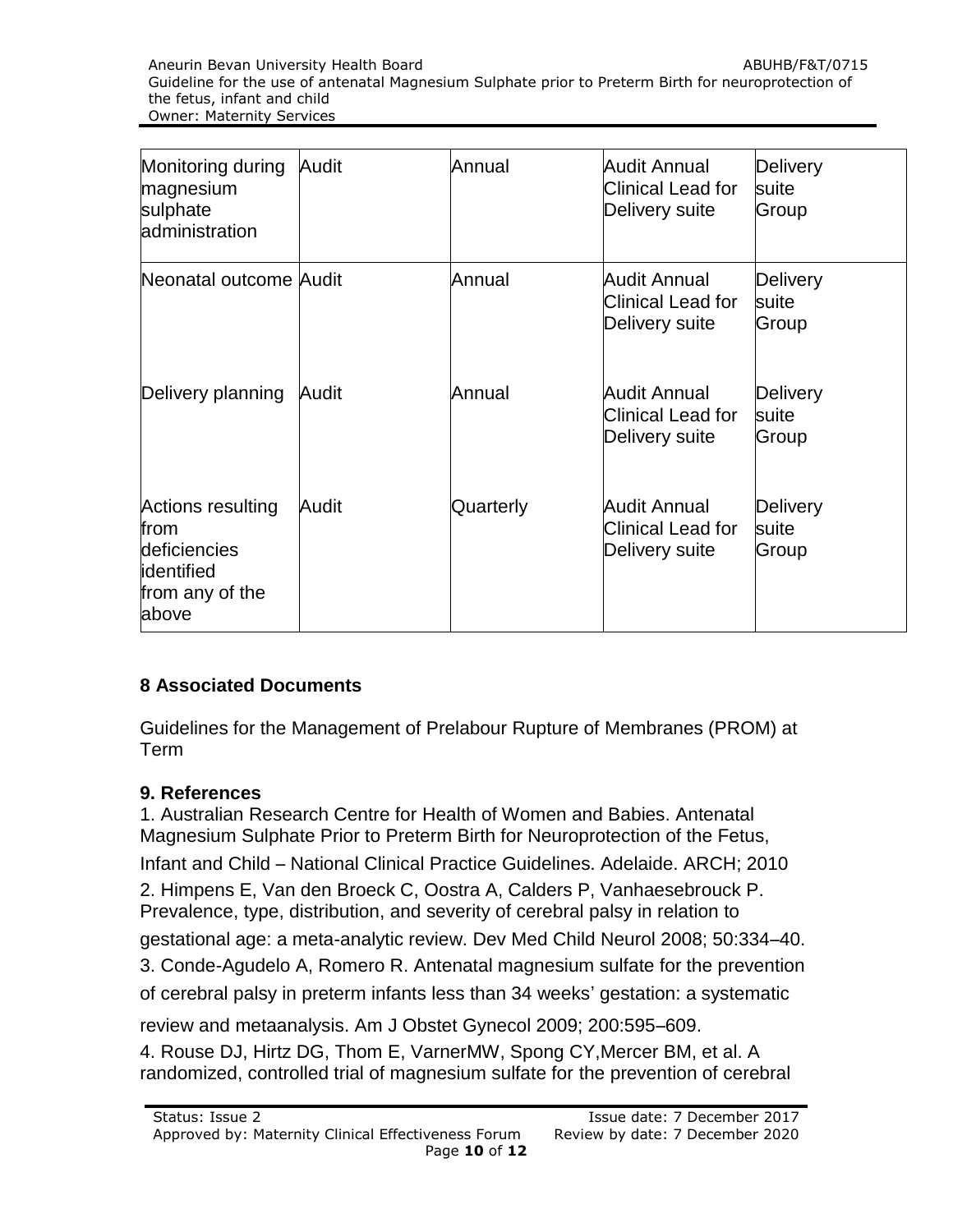palsy. N Engl J Med 2008; 359:895–905.

5. Mittendorf R, Dambrosia J, Pryde PG, Lee KS, Gianopoulos JG, Besinger RE, et al. Association between the use of antenatal magnesium sulfate in preterm labor and adverse health outcomes in infants. Am J Obstet Gynecol 2002;186: 1111–8.

6. Crowther CA, Hiller JE, Doyle LW, Haslam RR, Australasian Collaborative Trial of Magnesium Sulphate (ACTOMg SO4) Collaborative Group. Effect of magnesium sulfate given for neuroprotection before preterm birth: a randomized controlled trial. JAMA 2003; 290:2669–76.

7. Marret S, Marpeau L, Zupan-Simunek V, Eurin D, Lévêque C, Hellot MF, et al. Magnesium sulphate given before very-preterm birth to protect infant brain: the randomised controlled REMAG trial. BJOG 2007;114:310–8.

8. Magpie Trial Follow-Up Study Collaborative Group. The Magpie Trial: a randomised trial comparing magnesium sulphate with placebo for pre-eclampsia.

Outcome for women at 2 years. BJOG 2007;114:300–9.

9. Magpie Trial Follow-Up Study Collaborative Group. The Magpie Trial: a randomised trial comparing magnesium sulphate with placebo for pre-eclampsia.

Outcome for children at 18 months. BJOG 2007;114:289–99.

10. Costantine MM, Weiner SJ, Eunice Kennedy Shriver National Institute of Child Health and Human Development Maternal-Fetal Medicine Units Network. Effects of antenatal exposure to magnesium sulfate on neuroprotection and

mortality in preterm infants: a meta-analysis. Obstet Gynecol 2009;114:354–64.

11. Doyle LW, Crowther CA, Middleton P, Marret S. Antenatal magnesium sulfate and neurologic outcome in preterm infants: a systematic review. Obstet Gynecol 2009;113:1327–33.

12. Doyle LW, Crowther CA, Middleton P, Marret S, Rouse D. Magnesium sulphate for women at risk of preterm birth for neuroprotection of the fetus. Cochrane Database Syst Rev 2009;(1): CD004661.

13. Magnesium sulphate to prevent cerebral palsy following preterm birth.SAC

Opinion Paper 29 © Royal College of Obstetricians and Gynaecologists August 2011

14. Premature Labour,Tocolytic Drugs (RCOG Green-top guideline 1B)